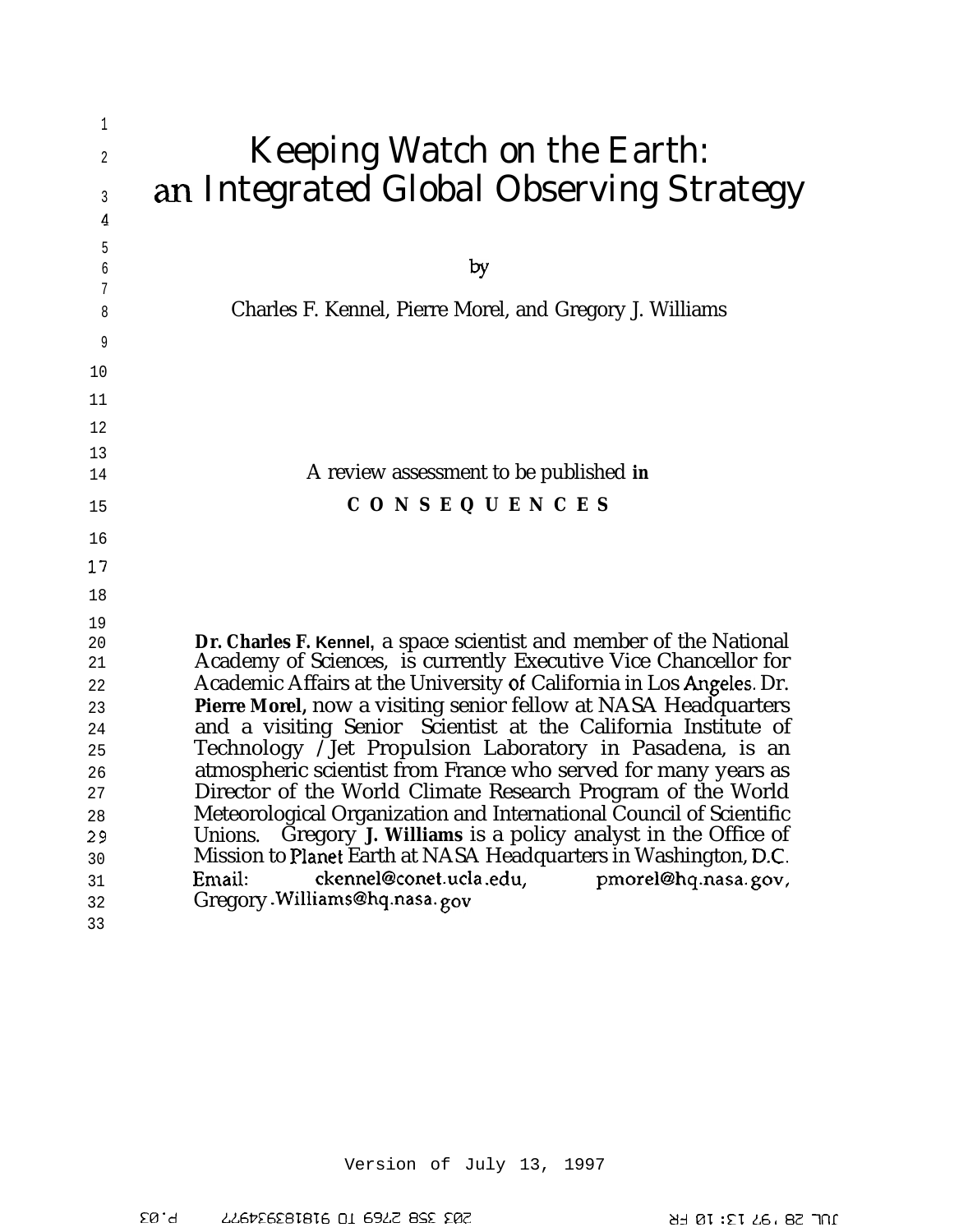### 1 2 3 4 nlike the terrestrial globes that stand in our libraries and offices, the Earth itself is ever changing, as is evident in clouds and storms and the passage of the seasons. The levels of lakes and oceans rise and fall, as does the land itself. Glaciers come and glaciers go. Even the continents move.

6 7 **8** 9 10 11 Human beings have watched these and other changes in the natural world since the dawn of civilization, and for several thousand years have endeavored to document and measure them. But ours is the first generation with the ability to see and quantify these patterns of change on a global scale. We can view the entire surface of the Earth from the vantage point of space, and we now share this information, freely and instantly, around the world.

12

5

.

13 These new abilities come at a time of tremendous economic and social expansion,

14 and have become indispensable because of these changes. The population of the

15 world has grown from just over two billion people in 1930 to almost six billion

16 today and will likely reach twelve billion sometime in the next century. World

17 economic output has grown even faster than population itself, rising from \$13,500

- 18 billion in 1970 to \$31,000 billion per year in 1994.
- 19

20 The effects of increasing population and rising consumption have reached the point where we now affect the global environment including the chemistry of the air and,

21 22 to a degree yet unknown, the climate of the entire planet. For better or worse, we

23 stand on the brink of two unprecedented developments in human history: (1) the

- 24 ability to alter the natural environment on a global scale, and (2) the capacity to
- 25 detect and track the course of these changes and thus understand and respond to
- 26 them. The former can happen without much forethought. The latter camot.
- 27

28 29 This article examines the part of this challenge that depends on systematic observations of the Earth, and points to the advantages of pursuing an integrated

- 30 global observing strategy dedicated to this task.
- 31 32

### 33 **AN HISTORICAL PERSPECTIVE**

34

35 36 37 38 39 40 41 42 43 44 In the U. S., public recognition of the environmental impacts of human activities is more than 100 years old, stemming from the efforts of such colorful and diverse personalities as John Wesley Powell and Theodore Roosevelt. In the 1960s, however, a broader public awareness emerged with the advent of the Space Age. Our first-ever look at the entire planet--a color photograph taken in 1968 from Apollo 8 on the first manned flight to the Moon--gave us as well our first chance to see the Earth from afar: round and bIue in the bIack immensity of space. This single image so seized the public imagination and so concentrated a developing international concern that the world's first Earth Day was celebrated but two years later.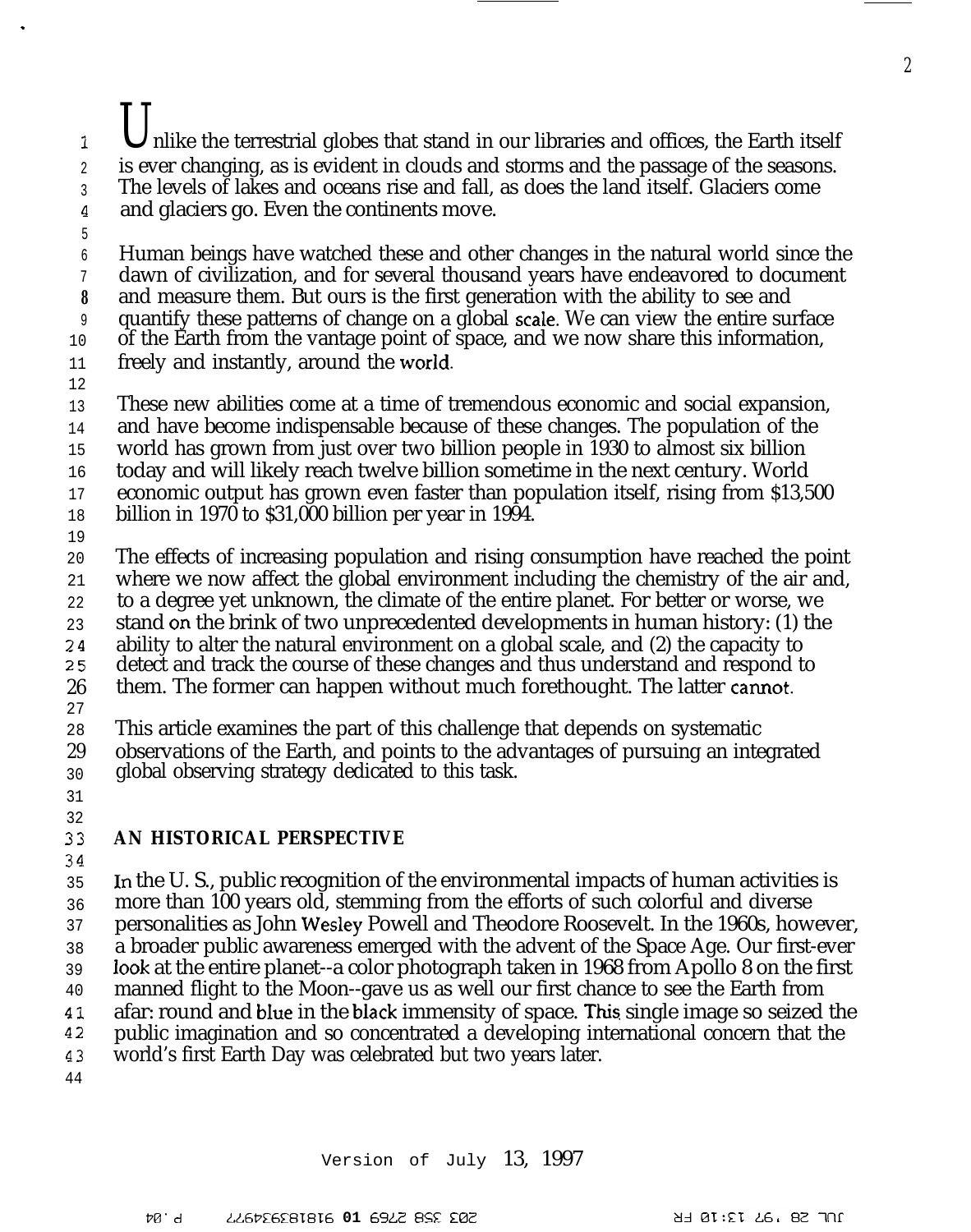1 2 3 4 5 6 7 8 9 10 11 12 13 14 15 16 The new look at ourselves from space, so unlike the static globes of old-time geographers, conveyed a sense of action, change, and inter-connection. Later images from space showed mighty dust storms sweeping across the Sahara, initiating a process of atmospheric transport that would fertilize the Amazonian rain forest, 6000 miles away. The view from space also identified the largest polluted air mass in the world--not over Los Angeles, or Moscow, or Mexico City, but above the uninhabited South Atlantic--and it allowed us to identify its many small sources, where fields and trees were deliberately being burned in Africa and South America. The global view from space, in 1964, offered the first cinematographic images of clouds from a satellite in a *geostutionmy orbit:* far enough away to circle the Earth in synchrony with the planet's rotational period of 24 hours, thus allowing an uninterrupted view of a selected area, such as the Western or Eastern U.S. These pictures, now a common staple of televised weather broadcasts, communicate the awesome power of weather systems and a sense of how their paths are projected forward in practical weather prediction.

17 18 Meteorology was the first scientific discipline to utilize continuous, or real-time observations to predict changes in the environment. Telegraphic exchange of

19 barometric pressure data, initiated by the French astronomer LeVerrier in 1876,

20 enabled one-day weather forecasts over Europe. Beginning **in the 1930s,**

21 measurements of the air above the surface were routinely made from instrumented

22 23 balloons, or *radiosondes*, and by the 1950s extensive compilation of these data made one- to two-day regional forecasts possible. By the 1970s global numerical weather

24 predictions had been pushed another day in advance, thanks to a network of surface

25 and upper-air observations organized by the international World Weather Watch.

26 Finally, in the 1980s, extensive use of computer models of the atmospheric

27 circulation that were driven by observations from polar-orbiting and geostationary

28 satellites enabled forecasts to be extended to five days. The lesson was clear: accurate

29 weather prediction beyond a couple of days requires global coverage.

30 31

### 32 **ENVIRONMENTAL PROBLEMS THAT DEMAND GLOBAL DATA**

33

24 35 36 37 38 39 40 al 42 43 44 Is there hope of extending the range of reliable weather forecasts any further? The answer is yes, but the challenge requires monitoring a broader set of variables and help from scientific disciplines that lie outside the traditional domain of meteorology. The first of these areas of study are oceanography (because of the exchange of energy and fresh water between the oceans and the atmosphere), geography (tlwough the effects of surface features on air circulation), and atmospheric chemistry (because of the impacts of trace chemicals and solid particles on atmospheric radiation). A newer tier includes hydrology, soil science, and plant ecology. Each of these disciplines, like meteorology, now utilizes global Earth observations from space. Through the early initiatives of NASA and of other national and international research efforts--including the multi-agency U.S. Global

45 Change Research Program (USGCRF')--scientists from these and other fields now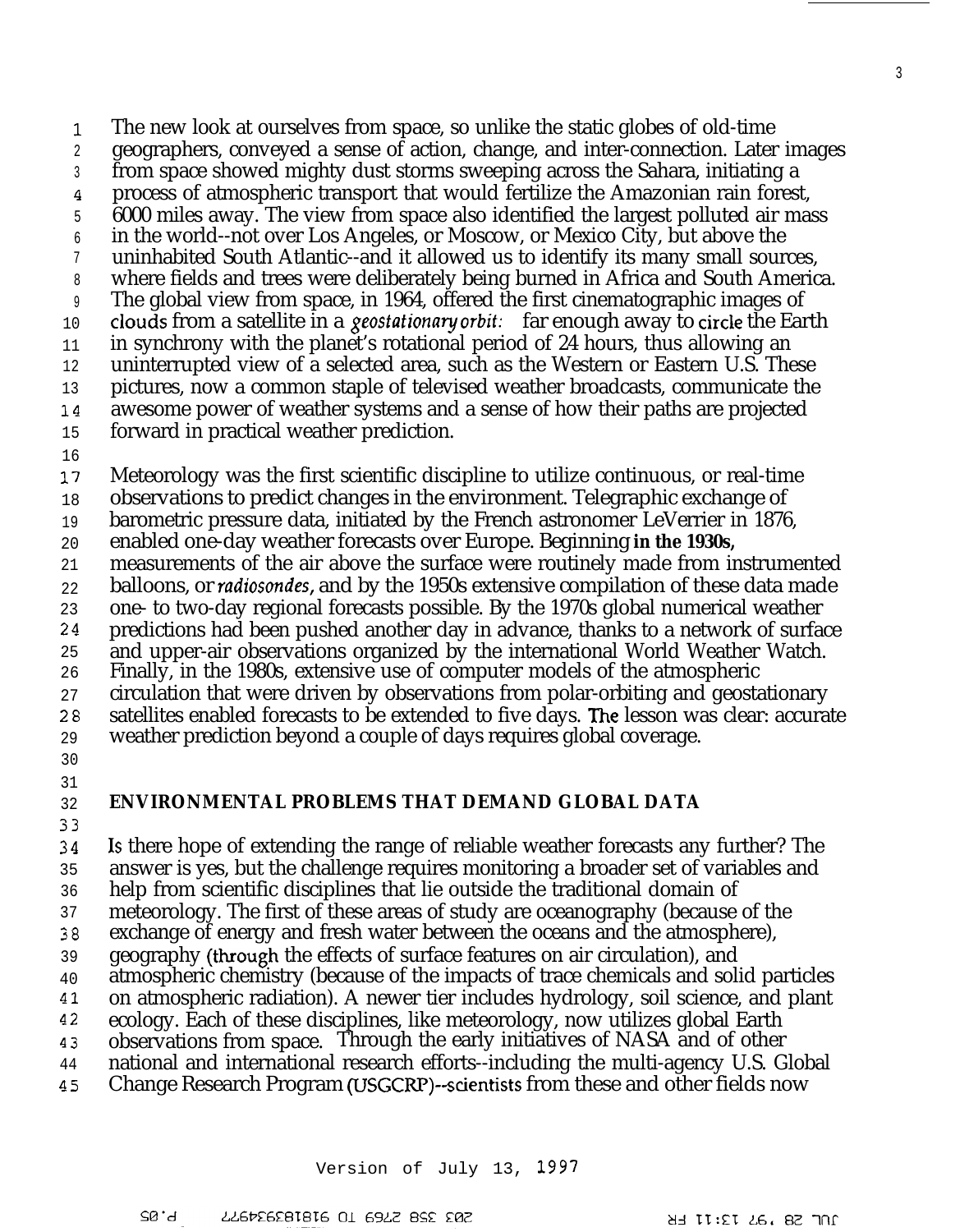-1 J. 2 work together to provide a more multidisciplinary approach to environmental questions.

3  $\boldsymbol{4}$ 5 6 7 8 The current definition of the USGCRP identifies four major challenges in global environmental sciences. Two of them deal directly with climate and all of them address not only important scientific frontiers, but areas of research that are directed at practical applications and societal benefits. These four priority areas of research are:

9 10

11 12 13

- Stratospheric ozone depletion and increase in surface WV radiation;
- Prediction of seasonal-to-interannual climate fluctuations;
- Climate change over decades and centuries; and
- Changes in land cover and in terrestrial and marine ecosystems.
- 14 15 16 17 18 In the order given here, they run from most mature to more exploratory in terms of our ability to acquire the relevant observations, to understand the mechanisms involved in the observed phenomena, and to inform social and economic decisionmakers of their impacts.
- 19 20

### 21 22 **A PATHFINDER FOR INTERNATIONAL SCIENTIFIC DECISION MAKING: STRATOSPHERIC OZONE AND UV RADIATION**

23

24 25 26 27 28 29 30 31 32 33 34 35 36 37 38 39 40 Al 42 43 44 Environmental consequences of industrialization have long been viewed in terms of their local or in some cases, regional impacts. Changes in air or water quality and ground pollution were customarily recognized at the level of cities or regions, as were remedial actions, *even* if controls were mandated through national legislation. The discovery of an amual springtime depletion of stratospheric ozone *over* Antarctica, about ten years ago, provided evidence, for perhaps the first time, of an environmental impact of a much broader, global scale that was directly traceable to a single human activity. As a result of this discovery, new ground was broken in linking scientific findings and international policy action. Between 1970 and 1974, scientists in the U.S. and other countries had raised the possibility that rnanrnade compounds of chlorine, fluorine, carbon, and hydrogen (chlorofluorocarbons, or CFCs) could bring about a global depletion of ozone in the stratosphere. CFCS do not arise from natural processes, but are produced commercially as relatively inert gases for home refrigerators and automobile air conditioners, the production of foam plastics, and gas-propelled sprays. Released at ground level, these long-lived gases would according to theory rise by convection tens of miles into the air, where through a mixture of sunlight and chemical processes they could eat away at the Earths protective ozone layer. After an initial flurry of public interest, the policy debate subsided, primarily because of the lack of observational evidence for the predicted effect.

45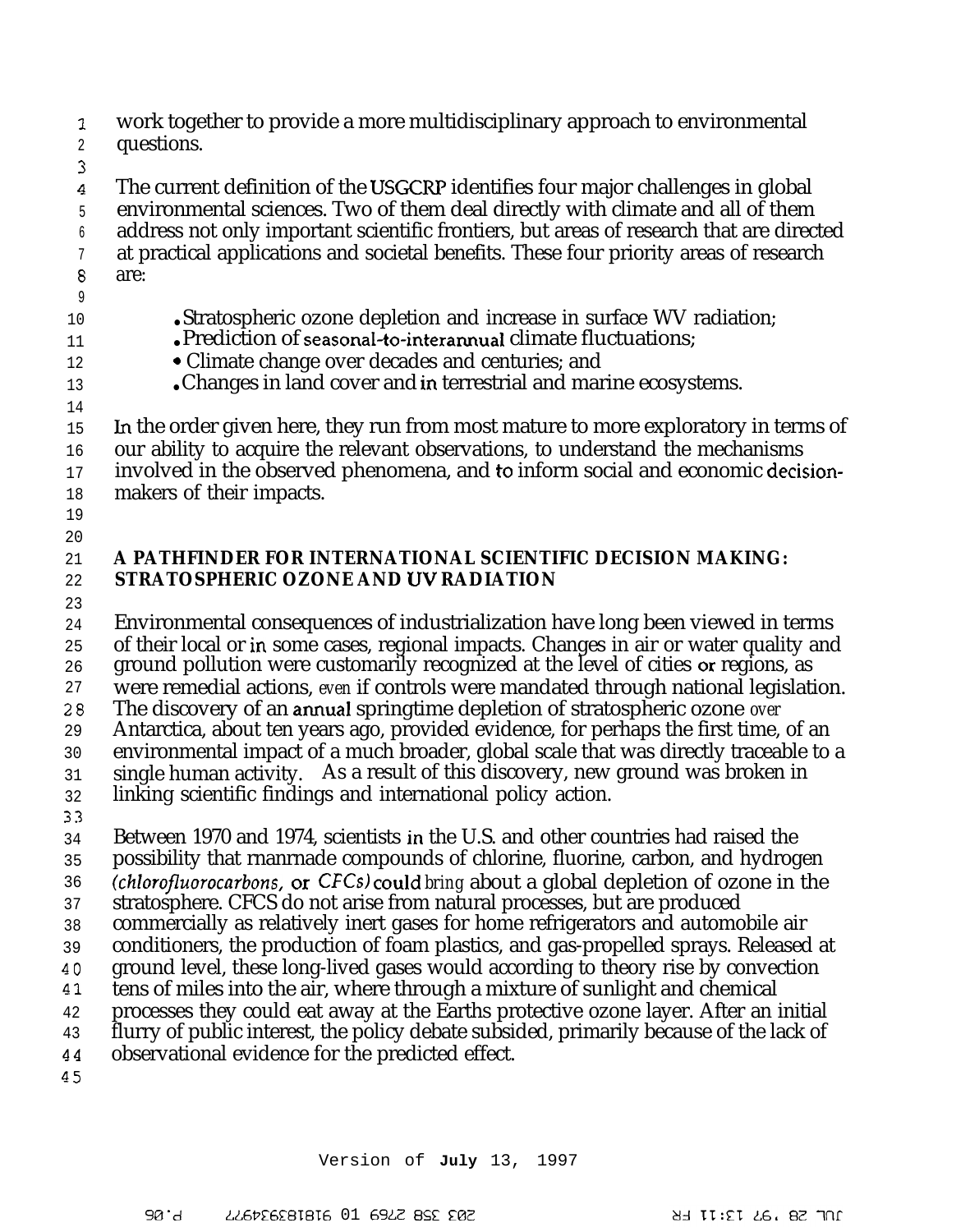3 4 5 6 7 8 9 10 11 12 13 14 15 16 17 18 19 20 21 22 in 1985. While the effect was first detected in measurements made from the ground, identifying the cause of diminished ozone required *in situ* observations--by means of instruments carried in jet-aircraft to stratospheric altitudes where the chemical reactions were taking place. But measurements from aircraft could not determine the global extent of the phenomenon. Variations in the size of the amual "ozone hole<sup>"</sup> from 1979 on were reconstructed from measurements taken from space by NASA's polar-orbiting Total Ozone Mapping Spectrometer. More comprehensive evidence that Antarctic ozone loss is of human origin was provided by the agency's Upper Atmosphere Research Satellite that was launched in 1991. No one nation is uniquely responsible for the destruction of ozone in the stratosphere, nor can any country, acting alone, put the brakes on this unintended but potentially serious interference with one of the planet's natural safeguards. At the time, CFCS were produced *or* employed in manufacturing in many industrialized nations, and released in some form in every country. The probable consequences appear to be as widespread as the causes. Reduction in total ozone in the atmosphere allows a heavier dose of solar ultraviolet radiation to reach the Earth's surface, with potentially serious effects on skin and eyes and the immune systems of people everywhere. In view of this hazard, and as soon as the main cause for ozone loss became reasonably clear, 148 of the world's nations signed the

Ground-based measurements suggesting significant global ozone depletion and the appearance of a springtime Antarctic "ozone hole" were first reported a decade later,

23 1987 Montreal Protocol on Substances Depleting the Ozone Layer and ensuing

24 amendments that bamed the production of CFCS.

25

7 ;

**26** It was the second time in the history of the world that nations acted together, by

27 treaty, to limit the harmful impacts of a particular activity on human health and the

28 global environment. Like the Nuclear Test Ban Treaty of 1968, the Montreal

29 Protocol provides a beacon of hope for future international action on environment protection.

30 31

32 Today, ground- and space-based sensors are used to verify that the Montreal Protocol is in fact working. Declining concentrations of key ozone-depleting substances have

33 been found by a network of surface stations and satellite measurements. Yet there is

- 34 35 still no firm international agreement to monitor ozone from space, nor any
- 36 commitment to maintain the appropriate ground-based networks for ozone and
- 37 ultraviolet radiation measurements. As a result, the door is still open for possible
- 38 future surprises insofar as ozone and UV radiation are concerned.
- 39 40

#### 41 42 **THE PRESENT CHALLENGE SEASONAL TO INTERANNUAL CLIMATE PREDICI'ION**

43

44 Throughout most of the first half of the present century, weather predictions were

- 45 made for one or at most two days in advance. Yet, as noted earlier, in a span of forty
- 46 years the useful range of such predictions was extended to five days--a working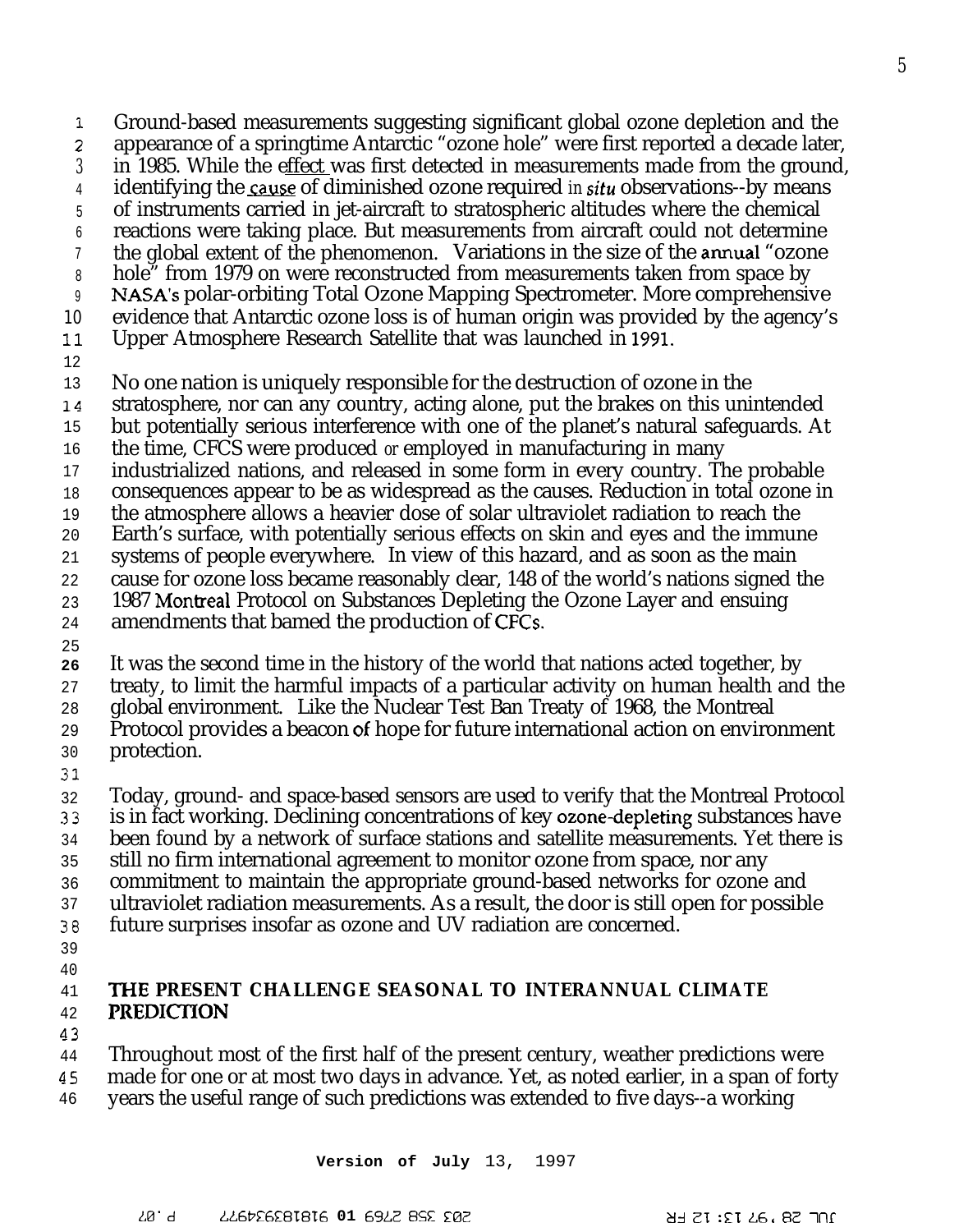1 week--with important gains for human decision-making. Still, many of our

2 endeavors, including most notably agriculture, operate on time scales of a season or

3 a year or more. Can we learn to predict regional variations in weather patterns and

4 climate several months, or a year, in advance? As we shall see, this cannot be done

5 without more comprehensive observations--particularly measurements of winds

6 7 over the surface of the oceans, the heat content of the upper ocean, precipitation over land, and the storage of moisture in soils.

8

9 In short, the challenge of seasonal-to-interannual  $(S1)$  climate prediction calls for an

10 observational strategy of more dimensions than what is needed for day-to-day

11 weather forecasts or for tracking stratospheric ozone. A wider range of variables

12 must be monitored, some by sensors on ocean platforms, some on the land, and

13 others on spacecraft in equatorial, inclined, and polar orbits. Moreover, because

14 climatic changes on time scales of months and seasons are part of large scale, global

15 phenomena, a variety of regional impacts are possible, including the simultaneous

16 occurrence of floods at one location and drought at another. Thus, no single

17 mitigation strategy is possible for all regions, as was the case for ozone depletion.

18

19 20 21 The study of S1 climate variability touches upon social as well as natural science issues. How reliable need long-term forecasts be, and how far in advance need they be made to be useful? What are the implications, for agricultural or insurance and

22 investment decisions, of both successes and failures? These challenging and very

23 practical questions define S1 forecasting as a powerful test **case** in framing what we

24 shall call an *integrated* global observing strategy.

25

26 27 **How** ready **are we?**

28 A recent study by the U.S. National Academy of Sciences (NAS) cited S1 climate

29 prediction as a maturing field with high relevance to economic and other practical

30 decisions. The NAS noted that scientists have now identified the fundamental

31 science questions: Where does significant S1 variability exist, and what are its

32 patterns? What mechanisms underlie this variability and how do they evolve

33 across space and time? What are the effects of S1 variability on natural systems and

34 human interests? How predictable are S1 variations and their effects?

35

36 37 33 39 4G 41 42 43 44 45 The NAS also noted that considerable progress has already been made. The largest contributor to global climate variability on S1 time scales is the transfer of heat and other forms of energy between the atmosphere and the ocean. These exchanges operate on time scales of seasons to years, and are initially manifest as distinctive surface warmings of the tropical Pacific Ocean, known as *El Niño* events, and associated changes in the global atmospheric circulation called the Southern *Oscillation* phenomena. Organized field studies of El Nifio and Southern Oscillation (ENSO) phenomena over the last ten years have identified causes and effects, and scientists are now beginning to model and predict these climate anomalies with some success up to one year in advance. A practical prediction

46 system that links observations and models in regions affected by El Nifio--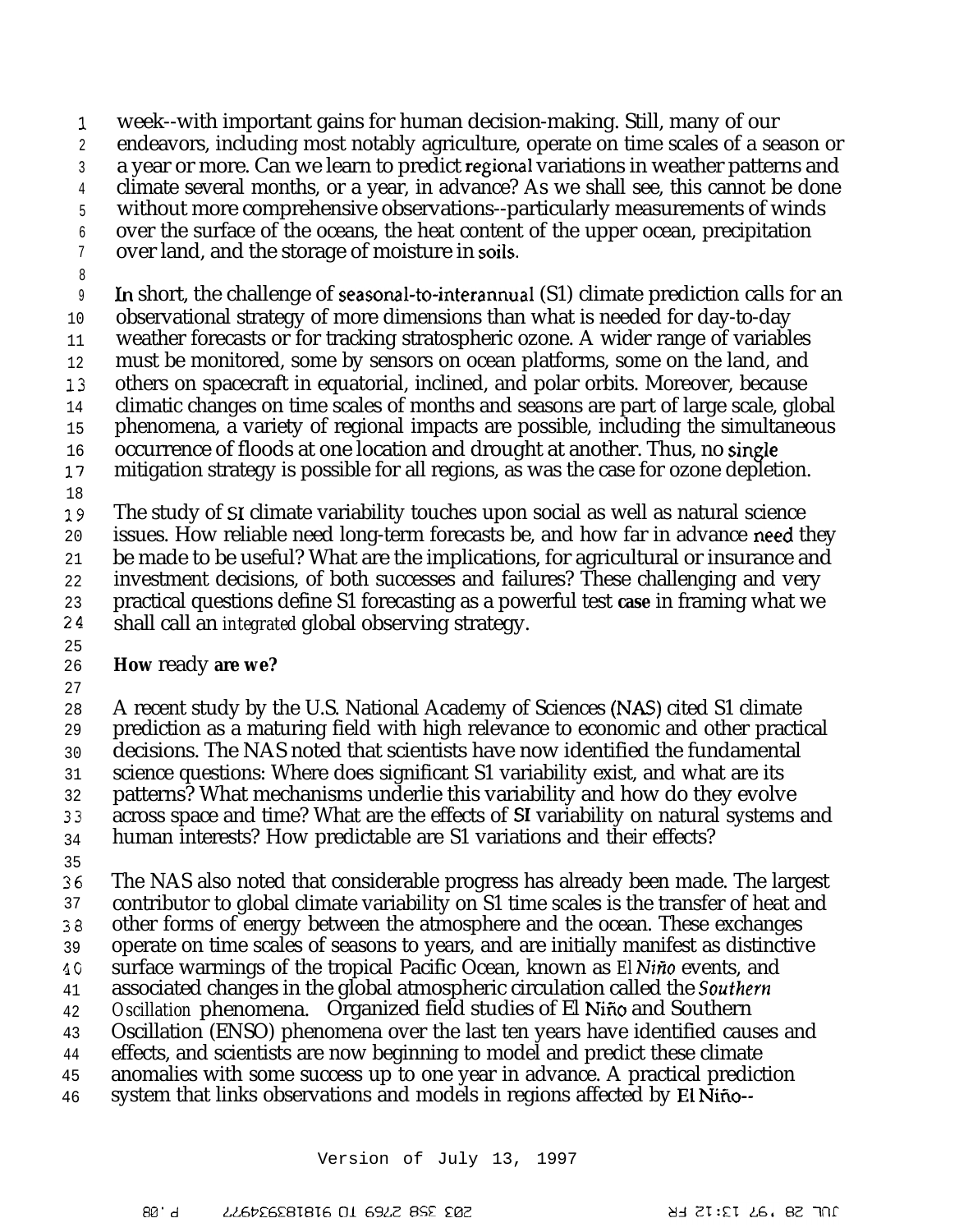1 particularly the nations around the Pacific Ocean--has been designed and partially

- ; implemented.
- 3

**4** 5 6 7 8 9 10 11 12 13 14 15 16 17 18 19 20 21 22 23 24 25 26 27 28 29 30 31 32 33 34 35 36 37 38 39 40 41 42 43 44 In middle and high latitudes, considerable investments have been made in the American Midwest, the northern slope of Alaska, and many other locations worldwide to deploy measuring networks for systematic observation of the chemical composition of air, cloud cover, and radiation, all of which are critical elements of seasonal climate change. Soil and vegetation processes are also very much involved in the exchange of energy, water, and carbon between the land and the atmosphere. Thus, regional information on soil moisture and plant conditions is another requirement of models that can project climate months or years in advance. The need for multidisciplinary observations and analysis is well recognized by climatologists and the agencies that fund research. For purposes of weather and climate prediction, dedicated spacecraft are now making or will make observations that go far beyond the conventional meteorological suite of air temperature, pressure, moisture, and cloud-cover data. These include the temperature of the surface of the sea and the winds that blow across it; sea-surface topography and roughness; ocean circulation; and global precipitation including all that falls, unseen, on the oceans. To support internationally-organized research programs such as the study of the Tropical Ocean and Global Atmosphere (TOGA), the Global Ocean-Atmosphere-Land System (GOALS) study, and the Global Energy and Water Cycle Experiment (GEWEX), multinational arrays of moored and drifting ocean buoys now provide continuous measurements of surface and sub-surface ocean conditions, and systematic observations are made of ocean temperature as a function of depth using expendable sondes that are dropped from cooperating vessels along commercial shipping lanes. In parallel, a number of interactive oceanatmosphere-land models are being developed around the world. In view of these advances, the NAS recommended that the next step toward practical seasonal to interannual climate prediction should be a project to\_ the occurrence and regional impacts of future ENSO events, as a way of demonstrating the benefits and practical limitations of S1 predictions. To do this, researchers will attempt to provide both broad predictions of global scale phenomena and specific advisories regarding probable impacts and possible adaptation strategies in regions such as tropical South America or the western U.S. To realize the full value of predictions the project will need to become directly involved in Iocal agriculture by recommending appropriate planting strategies, and in other sectors by advising on naturaI hazard preparation and mitigation. Needless to say, such a project reaches well beyond conventional scientific research and requires the active participation of relevant national agencies and of local and regional decision-makers. **An international Institute for ENSO predictions**

45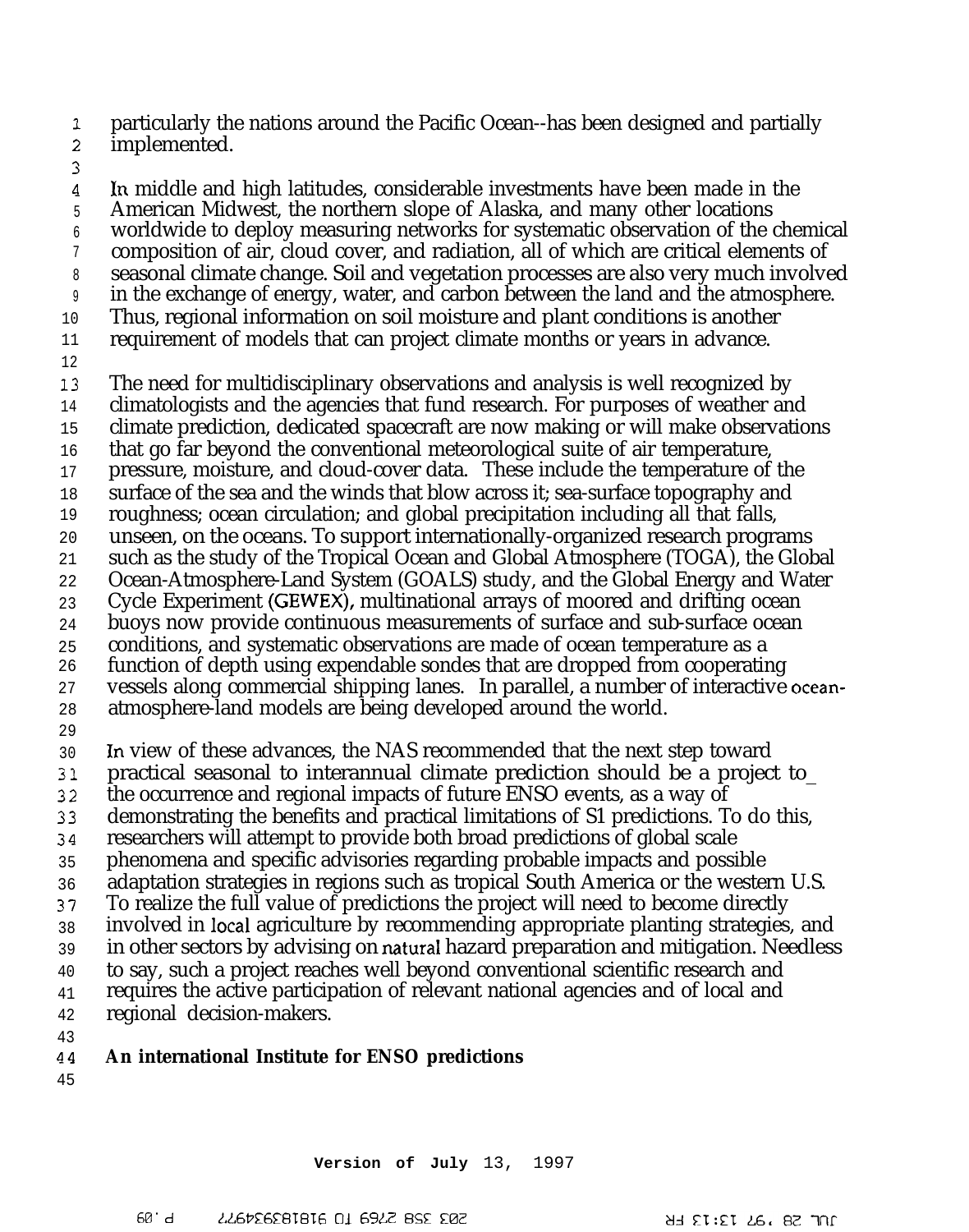1 2 3 4 5 6 7 8 9 10 11 A major step forward in predicting and responding to ENSO events was the recent formation of the International Research Institute for Climate Prediction (LRI), endorsed by sixteen nations of the Americas, the South Pacific, and the Pacific Rim of Asia. The IRI will coordinate (1) modeling and observing systems, (2) impact assessments; and (3) national responses to seasonal and interannual climate change. The new entity is unique in linking together the efforts of nations in different parts of the world, in bridging the gap between the natural and social sciences, and in bringing scientists and decision-makers together. If the RI proves successful, the oceanic observation networks installed for the pilot **phase of the project could** be transformed into an international operational facility for observation and global prediction. The challenge facing the IRI is to demonstrate a capability to collect and analyze data

12

13 14 for the evaluation of expected impacts on regional scales. Reliable predictions of

15 ENSO events and other transient variations, seasons to a year in advance, are of

16 unquestionable economic and societal value, and will provide strong incentives for

17 nations to support the implementation of a shared, international system to produce

- 18 them on a regular basis.
- 19

## 20

### 21 **THE NEXT CHALLENGE: LONG-TERM CLIMATE CHANGES**

22 23 24 25 26 27 28 29 30 31 32 33 Seasonal-to-Interannual climate prediction adds a new suite of ocean observations to the on-going data requirements for today's shorter, five-day weather forecasts. The next step--climate prediction covering a decade or longer--presents an even more difficult challenge because it requires a still wider range of observations and adds an obviously longer time-span to the necessary commitments of *resources* and efforts. At the same time the benefits, while the science is being developed, are more diffuse and uncertain. Yet the challenge posed by long-term climate change in terms of impacts on the global economy and the human condition invokes much bigger stakes: the Earth is the only known habitable planet and our overwhelming interest is to keep it so.

34 35 36 37 36 39 40 Understanding climate change on times scales of decades requires a correspondingly long commitment to consistent and well-calibrated data records. Early plans for NASA's Earth Observing System (EOS) were based on the view of the scientific commutity that a minimum of fifteen years of continuous monitoring would be needed to identify meaningful climate trends and to separate human effects from changes of natural origin. In fact, some of the key parameters that control the Earth's climate will need to be monitored for an indefinite period, in the same way

41 that population is counted or economic indicators are monitored, year after year,

- 42 today.
- 43

44 The data to be collected by EOS for the goal of projecting long-term climate change

45 include measurements of *every* major component of the Earth system: global cloud

46 cover; the amount of dust and other solid particles (or aerosols) in the atmosphere;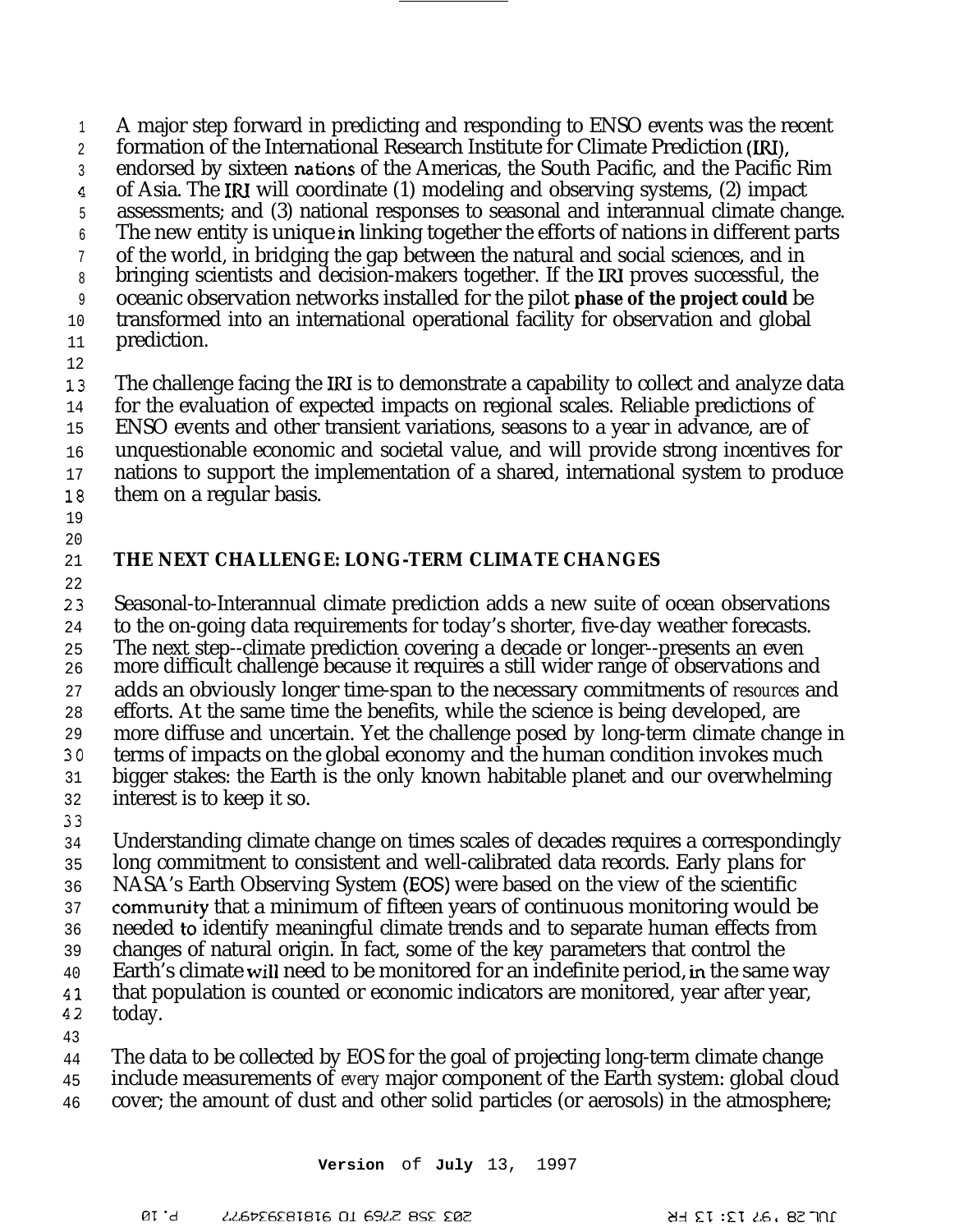**1** 2 3 4 5 6 7 8 9 the radiation received from the Sun and that emitted by the atmosphere and the surface of the Earth; the temperature of the sea surface and the circulation of the oceans; changes in sea-level, around the world; the extent and thickness of ice sheets and glaciers; the amount and thickness of floating sea-ice; the chemical composition of the lower and upper atmosphere, including the fraction of "greenhouse" gases; and significant changes in vegetation and other measures of land cover. Finally, these data must be assimilated into computer-generated representations, or *models*, of global climate. Modelers must identify and weigh a wide variety of processes that generate or regulate climate variations across all time scales.

10

#### 11 **The challenges involved**

12

13 Designing an observing system suitable for long-term climate change studies is a

14 daunting task, from both scientific and technical perspectives. Greater yet may be

- 15 the challenge of securing and maintaining financial, policy, and organizational
- 16 commitments to this task when governments expect relatively fast and identifiable
- 17 returns from their investment in research. How can a costly scientific undertaking
- 18 sustain the financial support of governments and popular interest, when it addresses time scales of decades to a centwy? How can it expect the support of
- 19 20 taxpayers and the private sector when its findings could lead to recommendations
- 21 that mandate potentially costly and possibly controversial changes in human
- 22 behavior?
- 23

24 25 26 27 28 29 30 31 32 33 34 35 36 37 38 39 A partial answer to these vexing problems can be found in explaining global climate change projections in terms of impacts at the regional level. A 20 C rise in global mean temperature over 100 years (as estimated in the most recent, mid-range projections of the Intergovernmental Panel on Climate Change), is not likely to rank high among the concerns of the average citizen in this or any country. That such a change will result in a world-wide rise of half a meter in mean sea-level may pique, somewhat, the interest of the average person. When translated into regional and local consequences--such as loss of beaches and hazards to shoreline assets, impacts on agriculture, reduced availability of fresh water from wells, an increase in disease vectors, and attendant impacts on quality of life--long term climate forecasts become more broadly meaningful. If projections are sufficiently specific and reliable, impact assessments are possible for use in long term capital investment decisions and insurance planning. The fact remains that scientists are as yet unable to specify, in more than general terms, the local impacts of long-term climate predictions. Moreover, the obstacles to

40 this long-sought goal are not so much the spatial resolution of today's numerical

41 42 models (now typically a square, several hundred miles on a side) or the limitations of computing equipment, but what we don't know about some of the basic physical,

43 chemical, and biological processes that need to be taken into account. It is these basic

- 44 unknowns that introduce the principal uncertainties in model results. Reducing
- 45 them, one by one, is a priority objective of modern climate change research-
- 46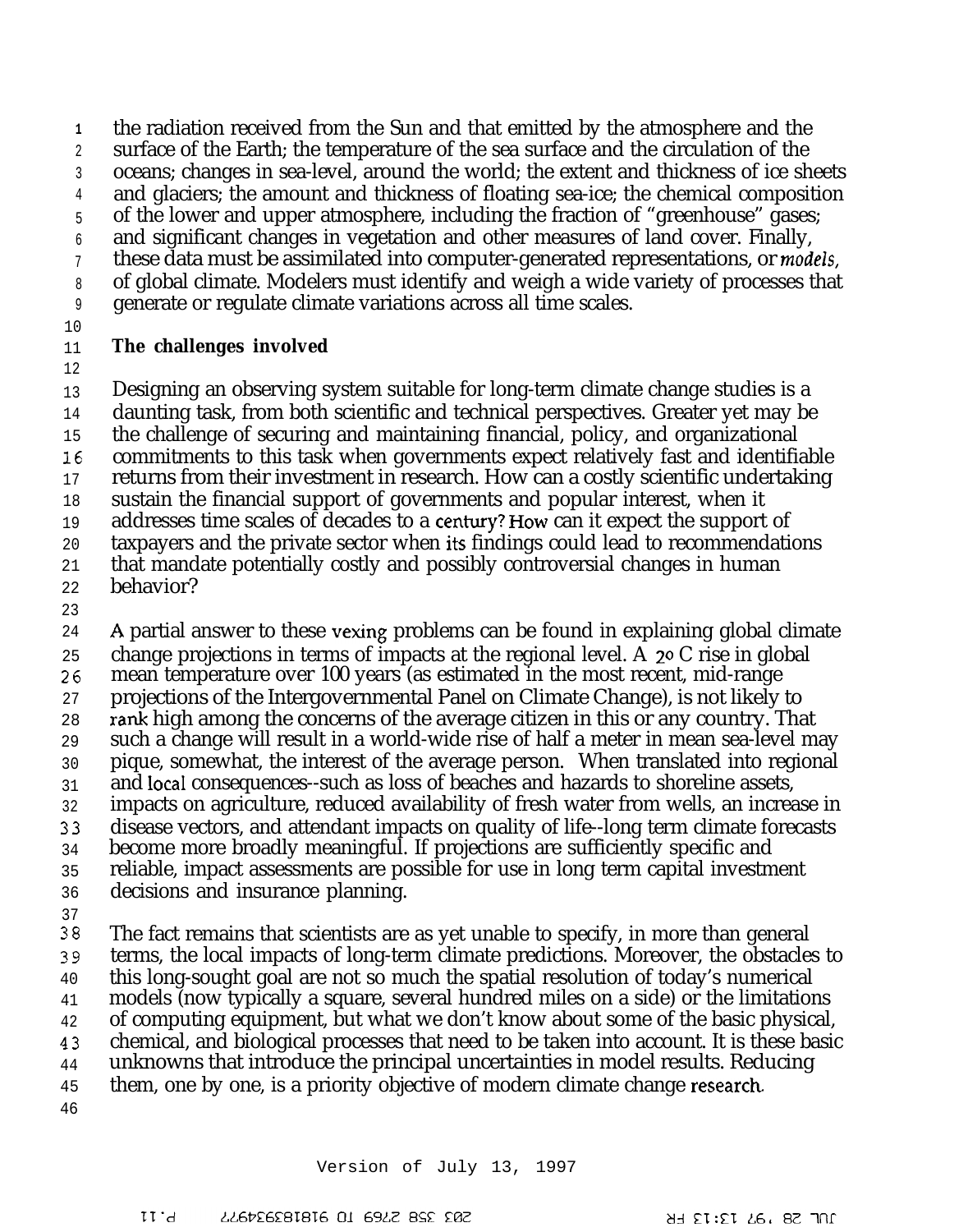1 Most people, not surprisingly, have only limited understanding of either the

2 strengths or the uncertainties of models on which climate projections are based.

3 This may be one reason why so many remain unconvinced of the likelihood of

4 global greenhouse warming. The best way to increase public confidence and build

5 6 support for a long-term climate observing system is to demonstrate consistently successful, verifiable forecasts of shorter-term, seasonal-to-interannual climate

7 changes. In the process, scientists will gain confidence in their ability to

8 discriminate between competing causes of climate change, and skill in collecting and

9 utilizing the vast amount of data required. Decision-makers will gain a better

10 appreciation of the capabilities and limitations of longer-term climate predictions, as

11 well as their demonstrated practical value.

12

## 13

#### 14 **THE FUTURE CHALLENGE: ECOSYSTEM RESEARCH**

15

16 17 18 19 20 21 22 Only the bare beginnings have been made to develop an observational strategy for assessing significant global changes in the behavior of living things and ecosystems. To date, most attention has focused on measuring and modeling global sources and sinks of carbon dioxide. This is in part because of the fundamental importance of carbon dioxide as a primary cause of global warming. It is also because the composition of the atmosphere is relatively easy to monitor, compared to other possible indicators of ecosystem change.

23

24 25 26 27 28 29 30 31 32 33 34 35 36 37 The biological world is intrinsically complex at almost any spatial scale, and our customary ecological indicators, such as plant productivity or microbial activity are most often highly site-specific: what happens in a patch of corn may have little relevance to an adjoining forest, swamp, or pond. Moreover, what applies in a meter-size plot within any of these sites may not describe the particulars in an adjacent sample of similar size. Thus, the act of averaging or generalizing--so necessary in coupled models that combine data from disparate souces--presents a particularly difficult challenge in the field of ecology. The *aggregation* of plot-scale observations into meaningful regional and global geographic information is a major scientific and data management challenge, as is the opposite step, the *disaggregation* of large-scale estimates of predicted changes, such as area-averaged rainfall, into realistic values pertinent to smaller scales. The effects of human activities on natural ecosystems present both challenges and

38 39 40 41 42 43 44 45 opportunities for the construction of land and marine observing systems. Human impacts on the natural world are often the source of controversy. The act of assessing information regarding these impacts--such as those that follow the clearcutting of forests or the draining of wetlands--can pit the immediate users of natural resources against those people or institutions that are more concerned with the long-term health of the natural environment. Likewise, nations may be leery about the wide availability of detailed images of their own territory from space, for various political, military and economic reasons.

**Version of July** 13, 1997

46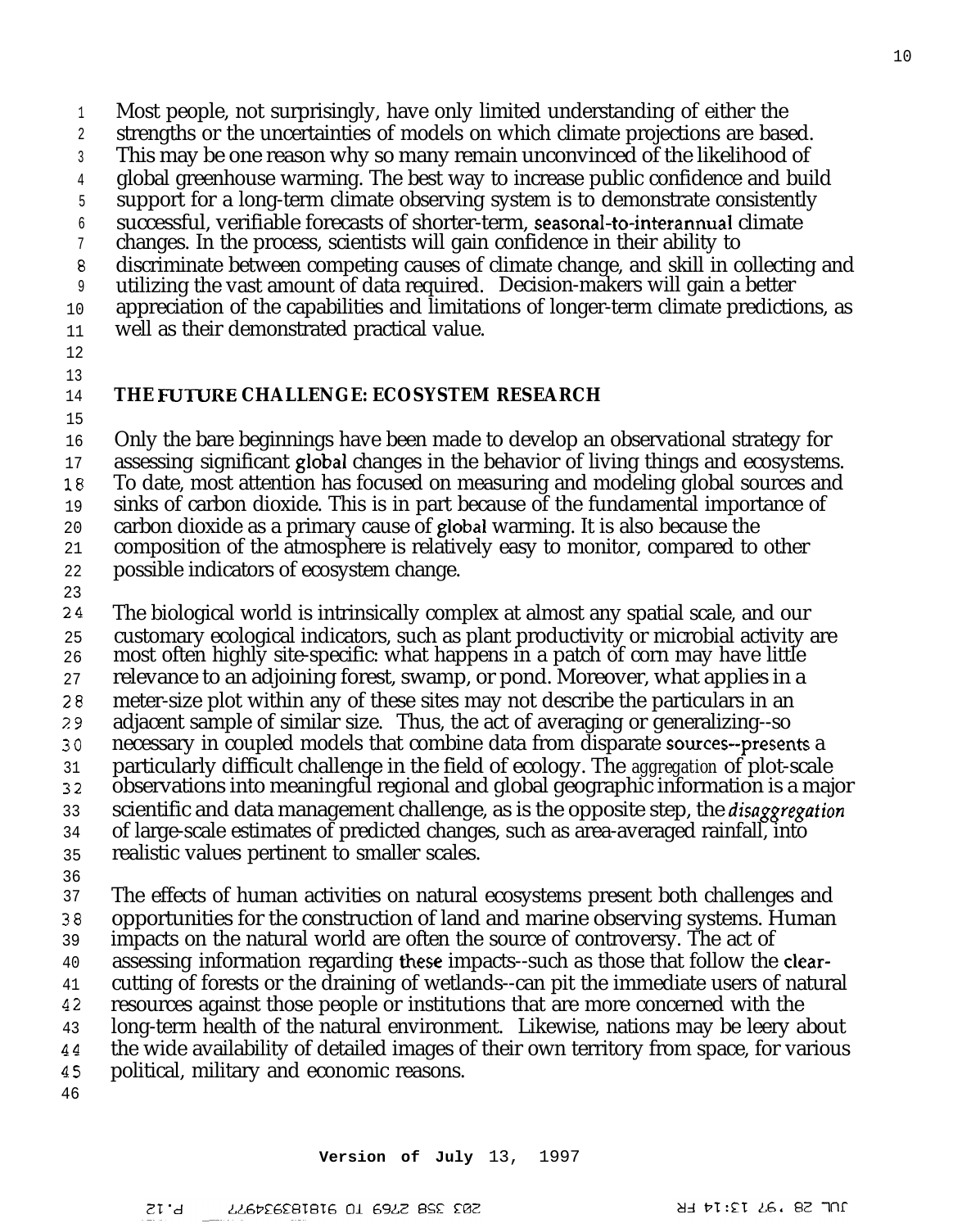1 The very utility and commercial value of remotely-sensed land and marine

**2** observations can also complicate the development of an international strategy for

- 3 observing natural ecosystems. At the same time, our limited experiences with
- 4 5 visual images made from space suggest that a marketable product can also create opportunities.
- 6

7 8 9 10 1/ 12 13 14 15 16 Commercial firms are important consumers of data from the U.S.-built Landsat and the French SPOT Earth-imaging satellites, and a "value-added" data processing industry has now arisen to tailor the raw images from spacecraft to suit the unique needs of many different applications. The increasing demand for remotely-sensed images of various features of the Earths surface comes at a time when the costs of spacecraft and instruments are declining, such that private ventures are now being proposed to provide high-resolution satellite imaging systems and services on a commercial basis. Field observations of terrestrial ecosystems lack the commensurate commercial vaIue that would elicit similar interest from the private sector, and programs to provide these data have developed on a more piecemeal

- 17 basis through governmental sponsorship.
- 18 19

### 20 **AN INTEGRATED GLOBAL OBSERVING** STRATEGY

21

22 23 24 25 26 27 28 29 30 31 32 33 >4 35 36 37 38 39 40 41 42 43 44 Within the U. S., federally-supported research activities that bear upon the science of the environment are coordinated by the interagency U.S. Global Change Research )?rogram, linking the efforts of twelve agencies and institutions. Similar initiatives have come into being in almost all other developed nations. The European Union is endeavoring to coordinate the environmental research activities of its twelve member states: Belgium, Denmark, France, Germany, Greece, Ireland, Italy, Luxembourg, Netherlands, Portugal, Spain, and the United Kingdom, combining the scientific and economic abilities of some 350 million people. International, cooperative research institutes have been or are being established in the Americas, Asia and Africa. The World CIimate Research Program and the International Geosphere Biosphere Program are internationally-coordinated initiatives to address the fundamental science of major environmental problems, including, but not limited to, global climate change. The Intergovernmental Panel on Climate Change, sponsored jointly by the World Meteorological Organization and the United Nations Environment Programme (UNEP) conducts international assessments of scientific knowledge on future climate changes and their probable impacts and possible policy options to respond to them. These internationally organized research activities all speak to the facts that (1) the major environmental problems of today transcend national boundaries, and (2) the study of global Earth system phenomena and processes require international collaboration- These statements also apply to the observational systems that are necessary to monitor significant changes and to supply the diverse data needed to

- 45 understand them.
- 46

11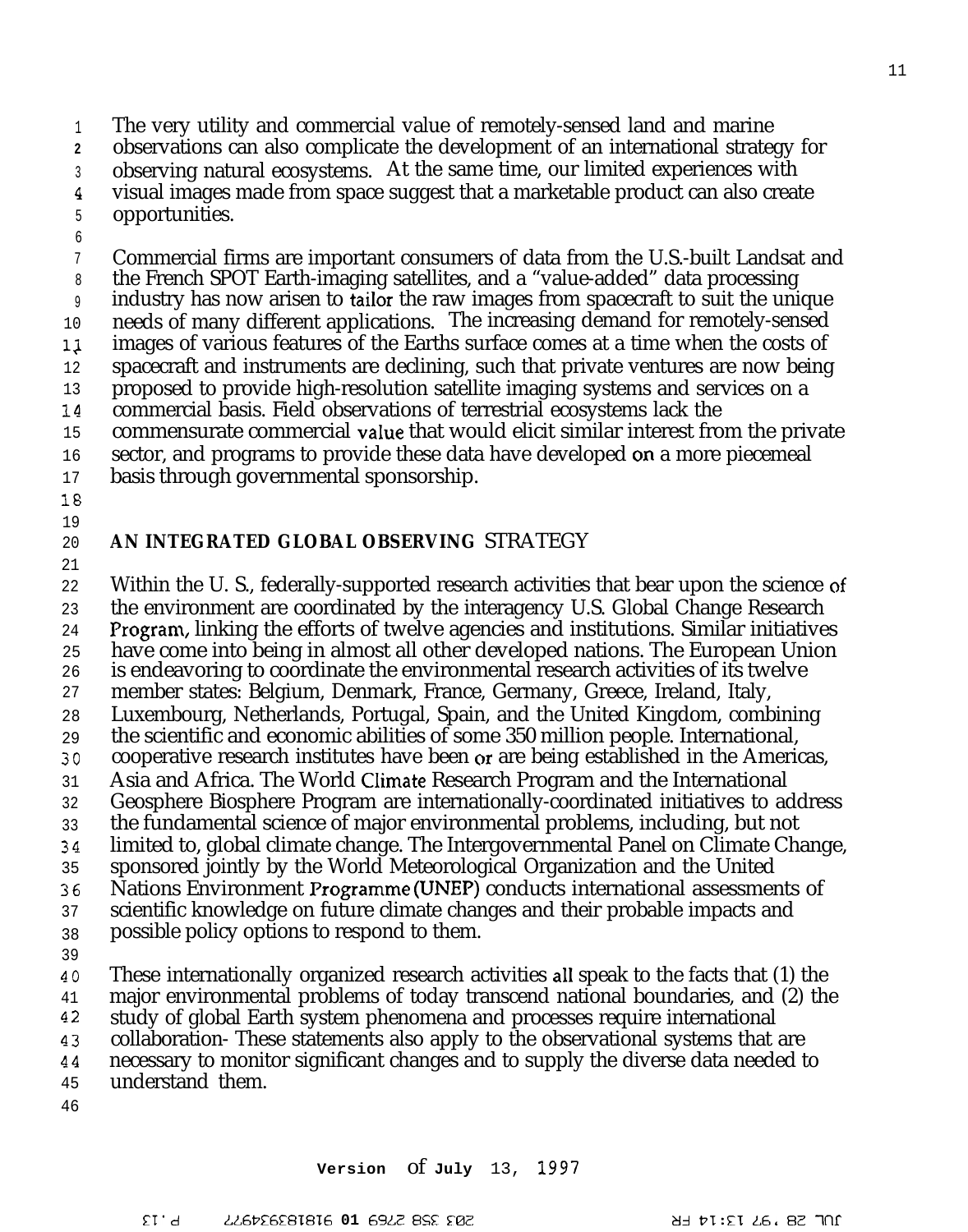1 **Elements now in place or underway**

2 3  $\overline{4}$ The World Weather Watch, sponsored by the World Meteorological Organization, is the most mature international cooperative effort of this kind, but it is limited to

5 meteorology. Other existing mechanisms that reach beyond the domain of weather

- 6 7 include the Committee on Earth Observation Satellites (CEOS) established by the Group of Seven (G-7) major industrial democracies (Canada, France, Germany, Italy,
- 8 Japan, United Kingdom, and U.S.), and three international observing *system*
- 9 initiatives sponsored by several UN organizations and the non-governmental
- 10 International Council of Scientific Unions. These three proposed systems are
- 11 directed, respectively, at global climate (through the establishment of a dedicated
- 12 Global Climate Observing System, GCOS), the global oceans (GOOS), and global
- 13 terrestrial systems (GTOS).
- 14
- 15 These are all first steps, however, and several important elements are still lacking.
- 16 One is adequate integration of space-based and in situ observations in the three
- 17 domains, for there is no internationally-agreed-upon mechanism to rank relative
- 18 priorities among them. A second missing link is a forum or other review process
- 19 through which national agencies can coordinate their own activities to meet global
- 20 needs: to ensure that observational programs--in space or from the ground--will provide uniform and continuous data for agreed-upon science priorities. In this
- 21 22 sense, the present status of global observing systems is not unlike the case of
- 23 stratospheric ozone, cited earlier: an international agreement to control substances
- 24 that deplete ozone without an international strategy to monitor the effect of the
- 25 treaty.
- 26 27 Many of the elements of an integrated Global Observing Strategy exist today in terms
- 28 of on-going but separate observing programs and new initiatives. Combined world
- 29 expenditures *on* non-military, space-based research observations of the
- 30 environment will total approximately \$15 billion for the decade of the 1990s, and
- 31 twice that amount if one includes operational monitoring systems, such as the
- 32 World Weather Watch. Much of the research investment will go into the
- 33 International Earth Observing System (IEOS)--the first multi-national satellite array
- 34 that is designed to address the multi-disciplinary nature of most environmental questions.
- 35 36
- 37 The IEOS will combine six major satellite programs conducted by the U. S., Japan,
- 38 and European nations. Included are the U.S. Earth Observing System (EOS) and
- 39 Polar Operational Environmental Satellite program; Japan's Advanced Earth
- 40 Observing System (ADEOS I & II); the joint Japan/U.S. Tropical Rainfall Measuring
- 41 Mission (TRMM); a joint French/U.S. mission that measures ocean height and
- 42 surface characteristics (TOPEX-Poseidon); and the European Space Agency's
- 43 ENVISAT mission. Still, the combination of systems and satellites is only loosely
- 44 coordinated and there are no binding agreements to ensure that the flow of data
- 45 from any of them will not be interrupted. The first series of spacecraft in the IEOS
- 46 arrays will be launched within a five-year period beginning this year, in 1997. The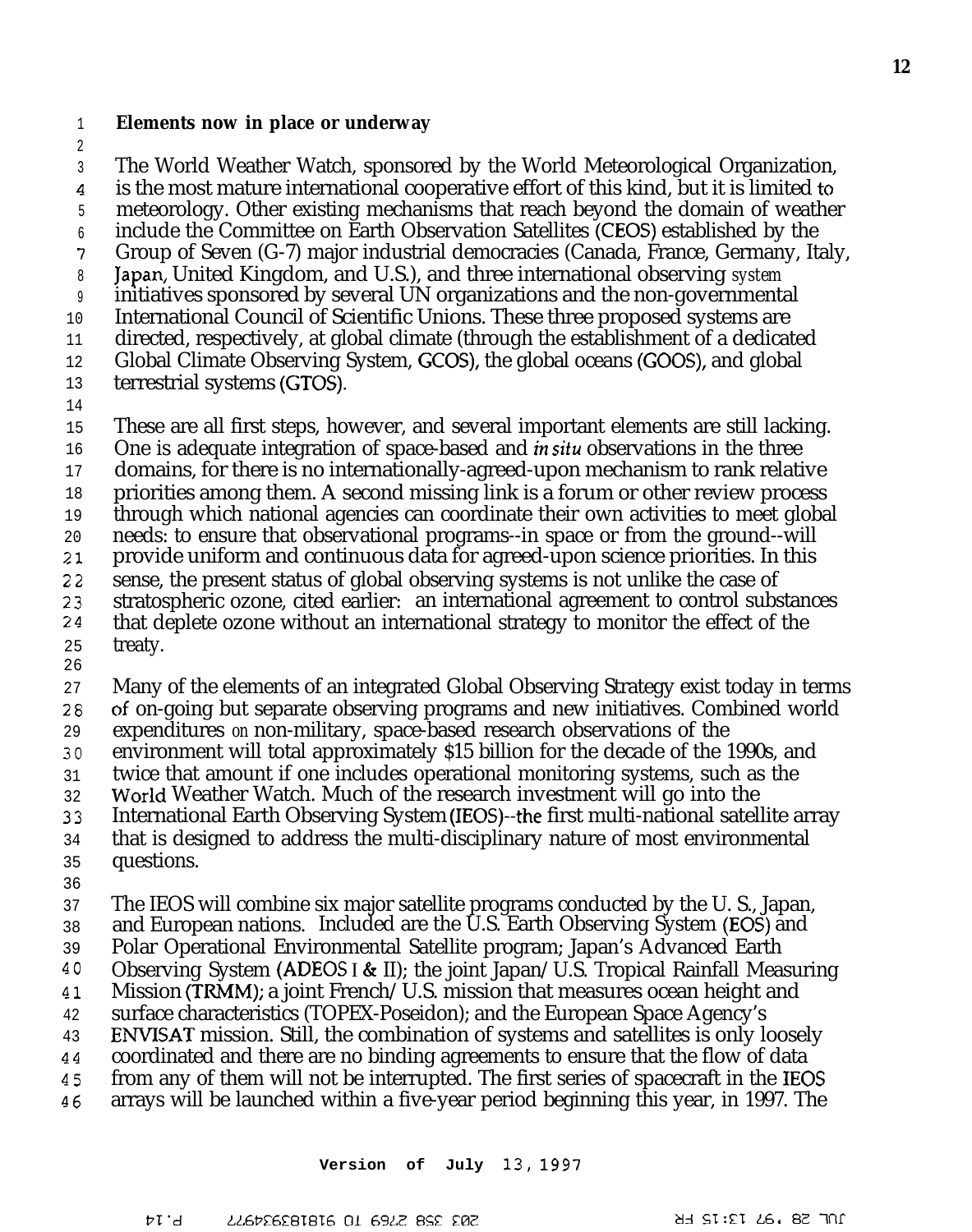1. spacefaring nations have not yet coordinated their plans for continuation beyond

2 3 2002, although given the long lead times involved in planning and implementing space missions, it is time to do so.

 $\overline{4}$ 5

# **The need for an underlying strategy**

6 7 8 9 10 11 12 13 14. 15 16 17 Observing Strategy or IGOS: the foundation and raison d'être for activities such as International discussions have already been initiated to define an missions, it is time to do so.<br> **ed for an underlying strategy**<br>
tional discussions have already been initiated to define an <u>Integrated Globaling Strategy</u> or IGOS: the foundation and raison d'être for activities such as<br> nuation beyond<br>id implementing<br>Integrated Global<br>activities such as<br>tus for this the International Earth Observing System effort. The initial impetus for this development came in a 1994 report of Japan's Space Activities Commission, which called for an international Global Earth Observation System to be deployed early in the new century. The Japanese suggestion kindled a U.S. effort that resulted in a white paper from the President's Office of Science and Technology Policy, proposing guidelines for international discussion and interagency consultations within the US. on the subject. European organizations such as the European Space Agency, the European Meteorological Satellite Commission, and the European Union have shown a growing interest.

18

19 An Integrated Global Observing Strategy is the first requisite for a global Earth

20 observing system: an agreed-upon definition of what needs to be monitored, and

21 why, how, and in what order. The first word, "Integrated", carries several intended

22 meanings, One is the essential international character of the enterprise: the need to

23 tie together the efforts and research investments of many nations, with the broadest

24 possible participation. The obvious need to share costs is but one of the reasons to make such a system international. Another is that the readiness of any nation to

25 26 accept science findings or recommendations regarding the environment depends on

27 the level of that country's involvement in the processes of data acquisition and

- 28 analysis.
- 29

30 "Integrated" also implies the combination and coordination of space-based and

31 ground-based measurements, as is required in virtually every area of

32 environmental research, in that each of the two sources of information

33 complements and helps validate the other. A third intended meaning is the linking

34 of measurement technology with scientific analysis, to reap the greatest information

35 return from what is observed and monitored.

36

37 The S for "Strategy" in IGOS is another key word. It means matching what is

38 needed in the way of observations with existing and plamed capabilities. It implies

39 the needed forum for national and international agencies to coordinate and tailor

- 40 their own commitments to meet a global goal. And unlike the "system" that was at
- 41 first proposed, a strategy is open and flexible. A "system" more conventionally
- 42 concentrates on defining the ultimate goal; a "strategy" starts here and now,

43 focusing on the process of advancing toward an end that can be readjusted as new

- 44 knowledge emerges.
- 45
- 46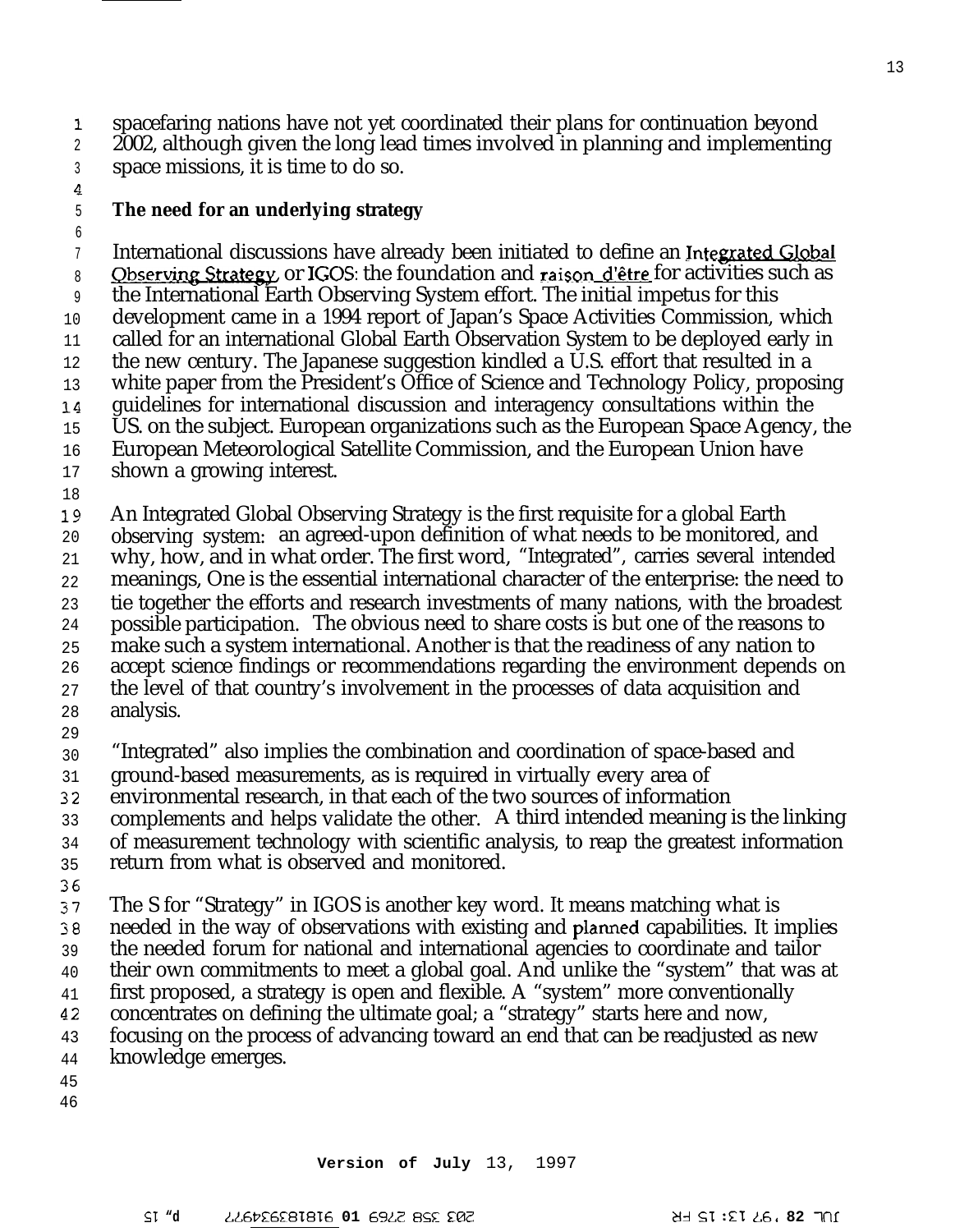## **CONCLUDING 'THOUGHTS**

1 2

3 4 5 6 7 8 Most people who deal with climate or other environmental issues would agree with theneed tornaintain a continuous watch on the planet's vital signs. It is equally clear that the observations that are required to detect significant global changes are far more diverse than what is now measured for day-to-day weather forecasts, and more continuous and systematic than what comes our way through the chance discoveries of experimental spacecraft missions and field research.

9

13

17

19 20

10 11 12 14 15 16 18 A number of obvious impediments must be overcome to create a lasting global observing system. First, public commitment and government support need to be sustained over the periods necessary to identify meaningful trends, which are often measured in decades. Moreover, unlike landing an instrument on the Moon or Mars, or finding a cure for a dread disease, there is no clear-cut "end point" to the endeavor: to separate trends from noise, and to monitor subsequent changes, observations must keep going, and going, and going. In the meantime, political parties will change power, market indices will rise and fall, and domestic and international priorities may change in response to national or geopolitical events. Yet, the example of international weather data has demonstrated that cooperative efforts of this kind in science can indeed be sustained, uninterrupted, though good times and bad, and even through international confrontations.

21 22

23 A second obstacle is that while the data acquired **by** a properly designed global

24 observing system camot be controversial, the issues to which they pertain almost

- 25 always are. In matters that touch our lives, healthy scientific debate can be
- 26 selectively taken to fuel public dissent. Strategies for coping with environmental
- 27 changes involve economic choices, tensions between long-term good and short-
- 28 term gain, and frictions between perceived winners and losers. While the vagaries
- 29 of day-to-day weather have come to be accepted as random events, at least some
- 30 longer-term climatic variations may not be. The human dimension is unavoidable-
- 31 -for our own actions can indeed provoke environmental changes on a global scale.
- 32 To some nations or private interests, the prospect of global environmental
- 33 monitoring may seem invasive and unduly provocative.
- 34

35 36 In this domain of science, there is probably no easy road to public confidence, and perhaps no crucial experiment or definitive demonstration of worth that will

- 37 convince everyone, everywhere. To most thinking people, however, the way to
- 38 more prudent environmental decisions and a clearer view of what lies ahead is
- 39 through more systematic documentation of the general state of the planet on which we live.
- 40
- 41

#### 42 **why strive for an Integrated Observing System?**

43

44 45 46 The early Greek philosophers had a fair understanding of rain, wind, and tides, and for centuries scientists have recorded natural and human-induced changes in their local surroundings. Ours is the first generation with tools to perceive the planetary